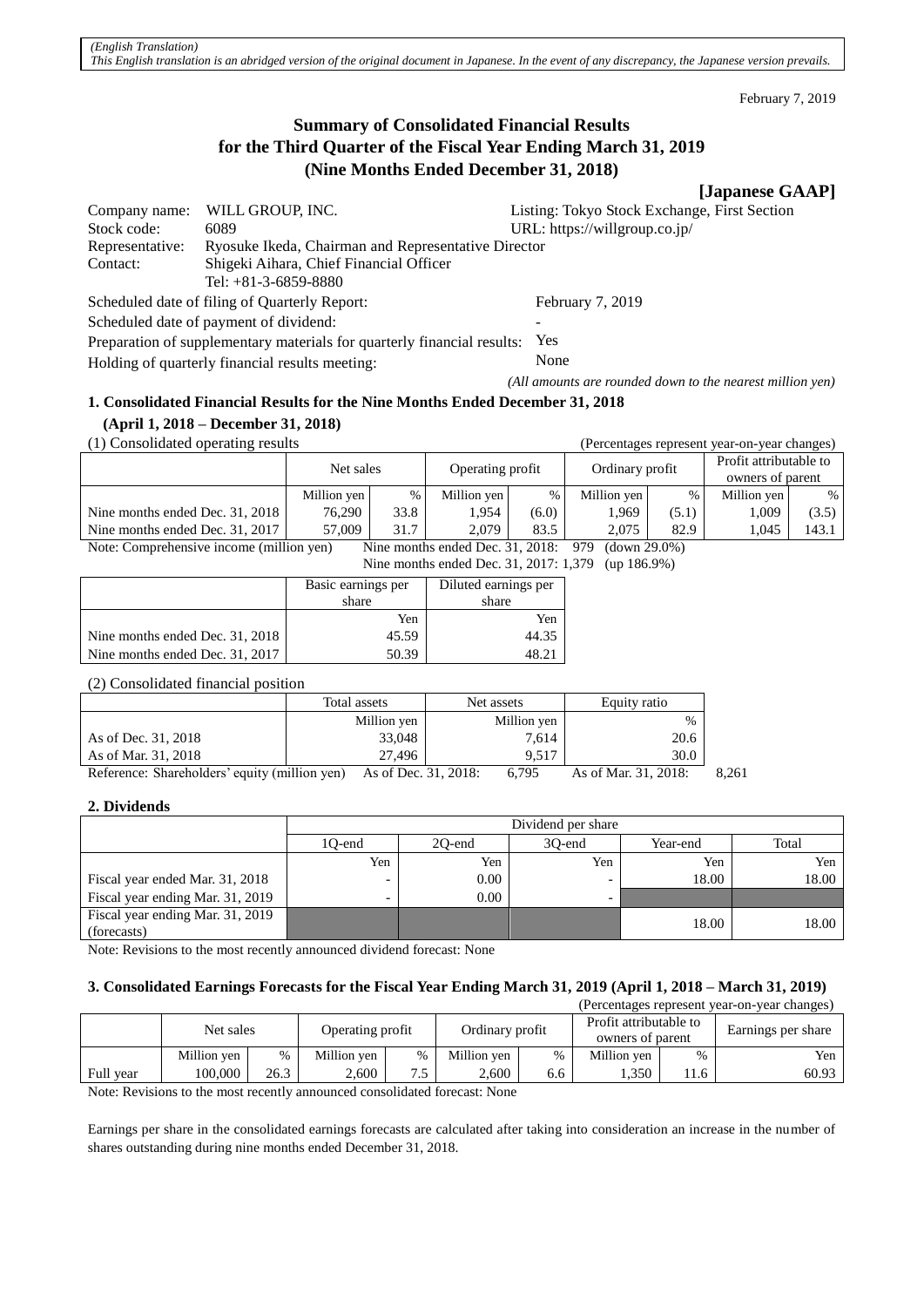#### **\* Notes**

(1) Changes in significant subsidiaries during the period (changes in scope of consolidation): None

Newly added: - Excluded: -

(2) Application of special accounting methods for presenting quarterly consolidated financial statements: None

(3) Changes in accounting policies and accounting-based estimates, and restatements

- 1) Changes in accounting policies due to revisions in accounting standards, others: Yes
- 2) Changes in accounting policies other than 1) above: Yes
- 3) Changes in accounting-based estimates: Yes
- 4) Restatements: None
- Note: Subject to "changes in accounting policies that are difficult to distinguish from changes in accounting-based estimates" since the Company has revised its depreciation method starting in the first quarter of the current fiscal year. For more information, please refer to "2. Quarterly Consolidated Financial Statements and Notes, (3) Notes to Quarterly Consolidated Financial Statements, Changes in Accounting Policies that are Difficult to Distinguish from Changes in Accounting-based Estimates" on page 10.
- (4) Number of outstanding shares (common stock)
	- 1) Number of shares outstanding at the end of period (including treasury shares)

| As of Dec. 31, 2018:                                      | 22,202,400 shares | As of Mar. 31, 2018:                               | 22,124,000 shares |
|-----------------------------------------------------------|-------------------|----------------------------------------------------|-------------------|
| 2) Number of treasury shares at the end of period         |                   |                                                    |                   |
| As of Dec. 31, 2018:                                      | $6,303$ shares    | As of Mar. 31, 2018:                               | $6,168$ shares    |
| 3) Average number of shares outstanding during the period |                   |                                                    |                   |
| Nine months ended Dec. 31, 2018:                          | 22,146,505 shares | Nine months ended Dec. 31, 2017: 20,752,852 shares |                   |

\* This quarterly financial report is not subject to quarterly review by certified public accountants or auditing firms.

\* Explanation of appropriate use of earnings forecasts and other special items

Forecasts of future performance in this report are based on assumptions judged to be valid and information available to the Company's management at the time the materials were prepared, but are not promises by the Company regarding future performance. Actual results may differ significantly from these forecasts for a number of reasons. Please refer to "1. Qualitative Information on Quarterly Consolidated Financial Performance, (3) Explanation of Consolidated Forecast and Other Forward-looking Statements" on page 5 for forecast assumptions and notes of caution for usage.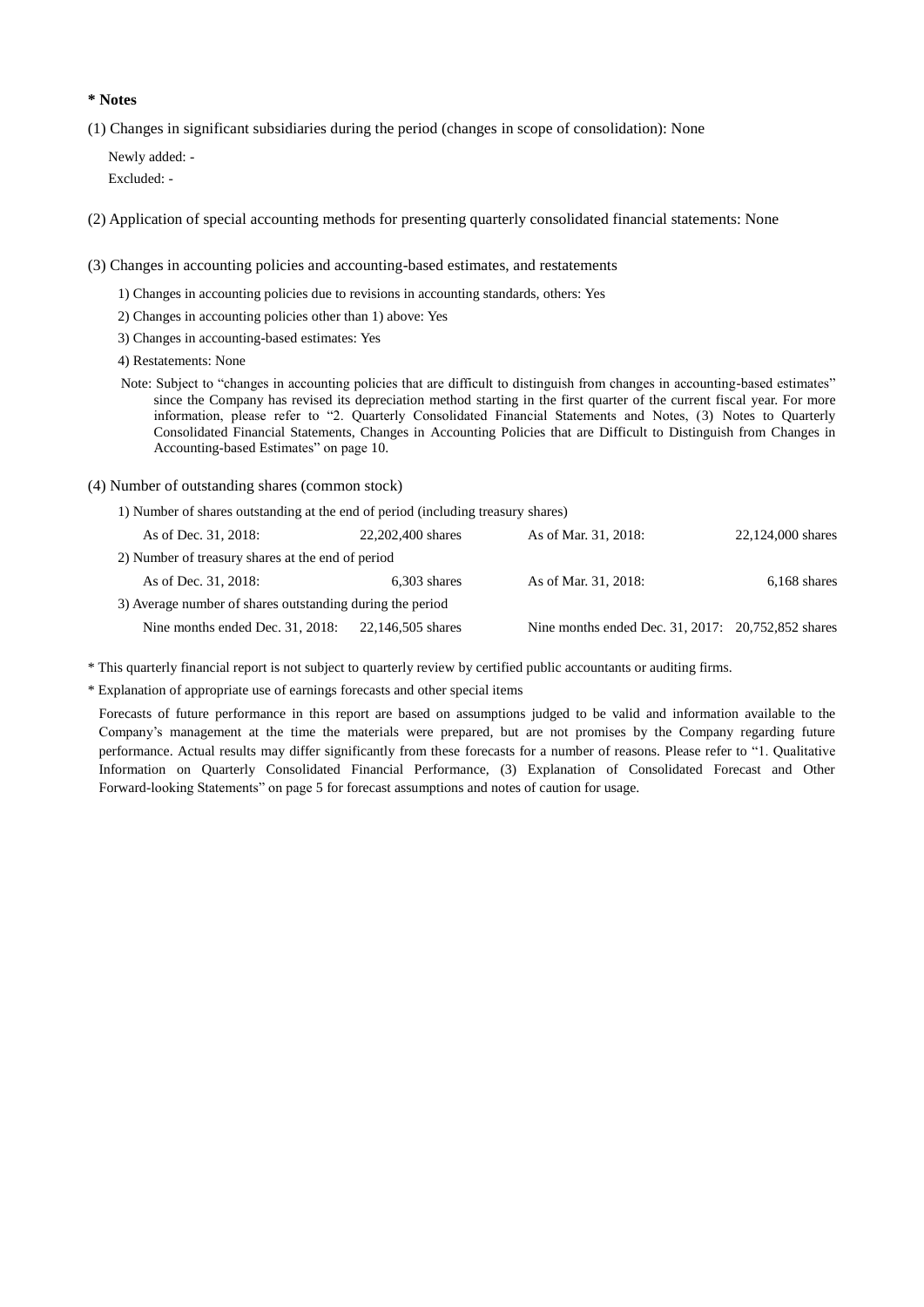# Contents of Attachments

| 1. Qualitative Information on Quarterly Consolidated Financial Performance       | $\mathfrak{2}$ |
|----------------------------------------------------------------------------------|----------------|
| (1) Explanation of Results of Operations                                         | $\overline{2}$ |
| (2) Explanation of Financial Position                                            | $\overline{4}$ |
| (3) Explanation of Consolidated Forecast and Other Forward-looking Statements    | 5              |
| 2. Quarterly Consolidated Financial Statements and Notes                         | 6              |
| (1) Quarterly Consolidated Balance Sheet                                         | 6              |
| (2) Quarterly Consolidated Statements of Income and Comprehensive Income         | 8              |
| Quarterly Consolidated Statement of Income                                       | 8              |
| For the Nine-month Period                                                        |                |
| Quarterly Consolidated Statement of Comprehensive Income                         | 9              |
| For the Nine-month Period                                                        |                |
| (3) Notes to Quarterly Consolidated Financial Statements                         | 10             |
| Going Concern Assumption                                                         | 10             |
| Significant Changes in Shareholders' Equity                                      | 10             |
| Changes in Accounting Policies                                                   | 10             |
| Changes in Accounting Policies that are Difficult to Distinguish from Changes in |                |
| <b>Accounting-based Estimates</b>                                                | 10             |
| <b>Additional Information</b>                                                    | 10             |
| Segment and Other Information                                                    | 11             |
| <b>Business Combinations</b>                                                     | 12             |
| <b>Subsequent Events</b>                                                         | 12             |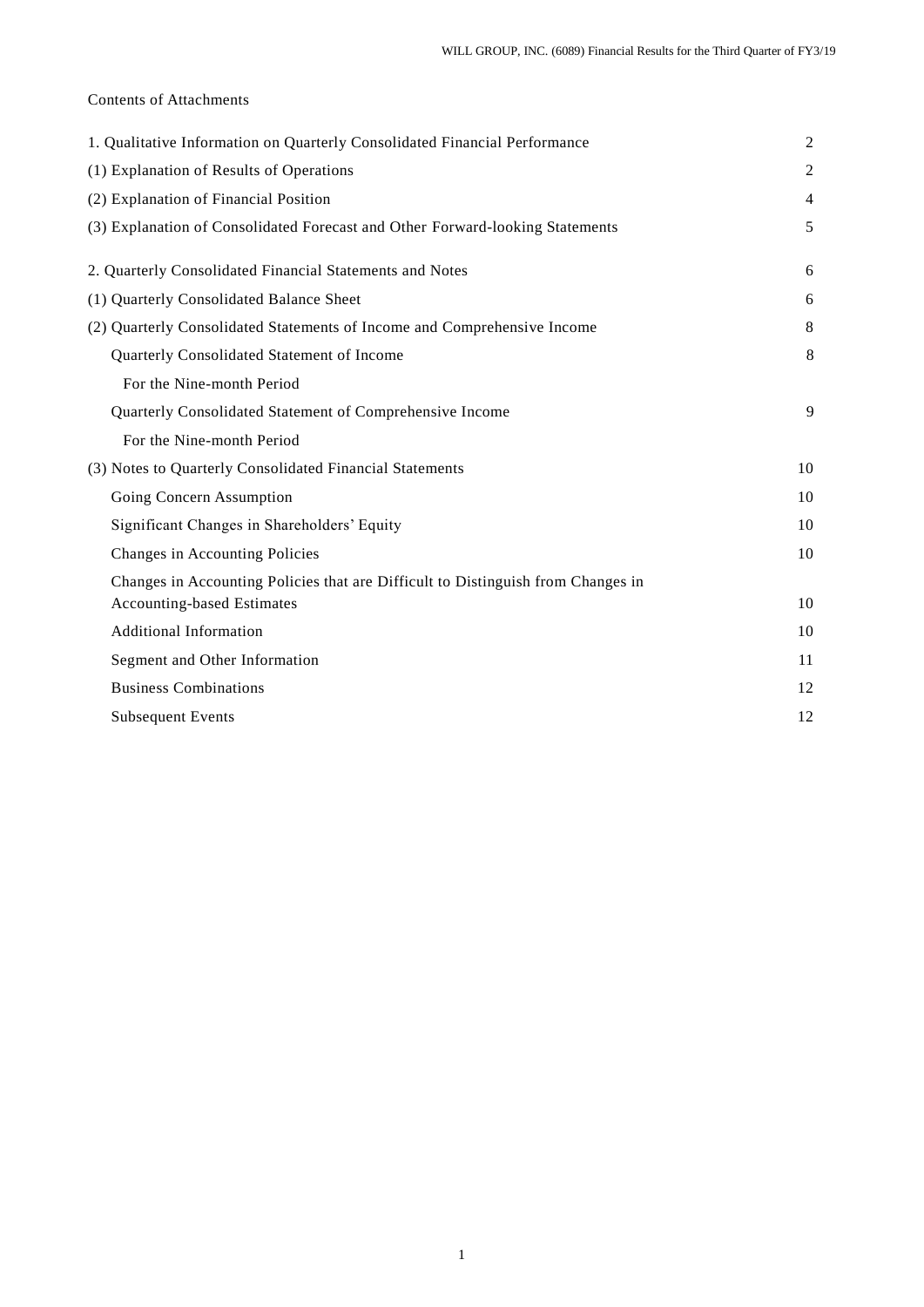#### **1. Qualitative Information on Quarterly Consolidated Financial Performance**

# **(1) Explanation of Results of Operations**

In the first nine months of the fiscal year ending March 31, 2019, the overall Japanese economy recovered slowly as the labor market and personal income continue to improve. However, the outlook remains unclear due to significant uncertainty about the global economy because of trends in the U.S.-China trade issues, trends in the process of the UK's withdrawal from the European Union (EU) (Brexit), the effects of volatility in financial markets and other reasons. In Japan, there is strong demand in the human resources service market. The main reasons are a high job openings-to-applicants ratio (1.6), a persistent labor shortage, the enactment of working style reforms and an increase in foreign labor force.

The Company and its group companies (the "Group") are guided by the mission of serving as an agent of change to bring about positive changes for individuals and organizations. By upgrading specialized skills in all our businesses, we worked on improving customer satisfaction and further differentiating our services. One goal is raising our in-store share, which is our temporary staffing and consignment workers as a percentage of all these workers at a client company. Another goal is expanding our operations to more areas of Japan and other countries. In addition, there were many activities to expand operations in the three strategic growth businesses: temporary staffing and permanent placement services in the nursing care field; permanent placement and other services in the Internet and IoT field; and overseas human resources services. In June 2018, C4 inc. became a consolidated subsidiary. This company provides temporary staffing and permanent placement services for construction management engineers to aim for growth in the construction sector. Quay Appointments Pty Ltd., which has core strengths in providing temporary staffing services to Australian government agencies, and two other companies became consolidated subsidiaries in September 2018.

For the first nine months of the fiscal year ending on March 31, 2019, the Company reported consolidated net sales of 76,290 million yen (up 33.8% year on year), operating profit of 1,954 million yen (down 6.0%), ordinary profit of 1,969 million yen (down 5.1%) and profit attributable to owners of parent of 1,009 million yen (down 3.5%). EBITDA (Operating profit + depreciation + amortization of goodwill) was 2,723 million yen (up 9.3%).

#### Results by business segment were as follows.

Categories used internally for managing performance were reexamined due to the increasing materiality of overseas operations. As a result, starting in the fiscal year that ended on March 31, 2018, the overseas human resources service business that was previously included in Others is a separate reportable segment called the "Overseas Human Resources Business."

In previous fiscal years, the HR Support Business for Startups, which includes the permanent placement of people in the Internet and IoT fields, was included in Others. Due to its increasing importance, the HR Support Business for Startups is a separate reportable segment beginning with the first quarter of the fiscal year ending on March 31, 2019. In addition, due to an organizational change, the Office Worker Temporary Staffing and Permanent Placement Business, which was included in Others, has been combined with the Call Center Outsourcing Business beginning with the first quarter of the fiscal year ending on March 31, 2019.

Prior-year segment information has been revised to reflect the new segment classification to permit comparisons.

#### Sales Outsourcing Business

Saint Media, Inc. provides store sales personnel and other categories of workers. As demand for sales personnel continued to be solid, this company concentrated on raising its in-store share at current client companies and capturing orders for consignment work. In the telecommunications field, there was stagnation in some areas due mainly to customers holding down sales promotion expenses. However, we achieved stable growth by working to steadily expand sales activities to a wider area for capturing orders for temporary staffing services in the apparel industry and temporary staffing and consignment work for sales promotion staff. CreativeBank Inc. operates a sales promotion service. Orders were strong from large companies in the IT field for retail support and marketing campaigns as well as for private seminars and exhibitions for companies and joint activities with a large distributor (a trading company specializing in IT).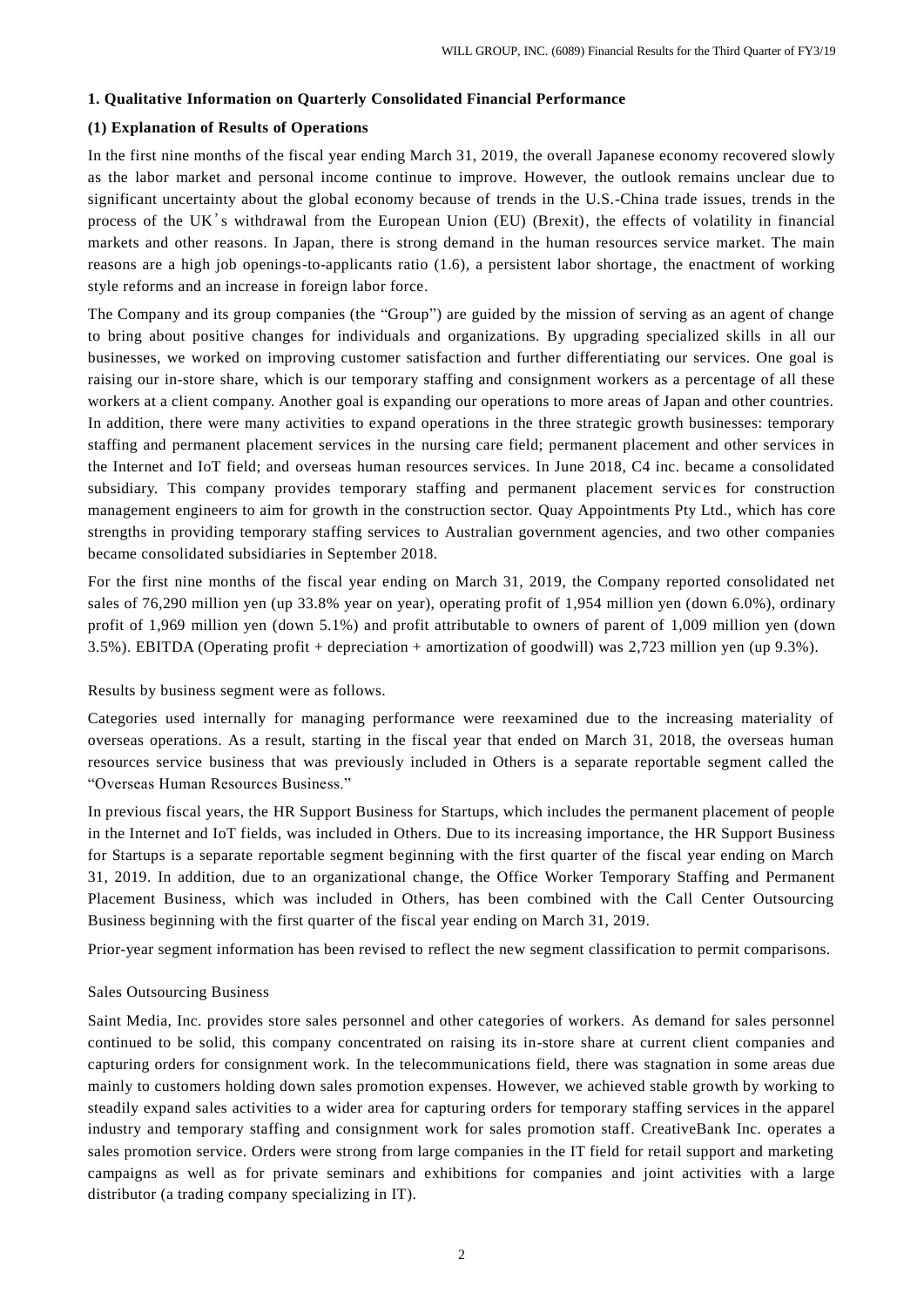First nine months earnings decreased mainly due to lower gross profit margin caused primarily by a decrease in telecommunications sector incentive payments and an increase in outsourcing expenses, and higher personnel expenses associated with the expansion of sale and service locations for growth in market sectors other than telecommunications.

As a result, the segment recorded sales of 16,630 million yen (up 2.9% year on year) and segment profit of 1,070 million yen (down 21.0%).

# Call Center Outsourcing Business

In the call center staffing and office human resources services of Saint Media, demand for outsourcing is increasing to enhance efficiency of corporate operations and strengthen cost competitiveness. In re sponse, Saint Media focused on increasing highly profitable orders for in-house projects and from financial institutions. The company also reinforced the recruitment of staff at the senior level.

Earnings decreased mainly because of lower sales caused by a decrease in the number of people on assignments and of a decline in the gross profit margin due to an increase in mandatory employer contributions for social security programs for employees.

As a result, the segment recorded sales of 11,827 million yen (down 7.1% year on year) and segment profit of 592 million yen (down 9.0%).

#### Factory Outsourcing Business

FAJ, Inc. provides human resources services primarily to manufacturers. Food companies were the main source of growth in the volume of business. This was mainly a reflection of the solid demand for the production of prepared food items and for desserts and bento lunch boxes sold at convenience stores. FAJ worked on expanding to more areas of Japan and opened seven facilities. Little Seeds Service, which became a consolidated subsidiary in September 2017, contributed to this segment's performance beginning in the first quarter as it continued to grow. In addition, there are many initiatives for growth in the cosmetics sector and other market sectors other than the food industry. On the recruitment side, this business continued to strengthen foreign recruitment and worked on improving the retention rate of our foreign staff by increasing the number of foreign staff members working as field supporters.

Segment profit increased as the contribution to earnings from higher sales outweighed the negative effects of a lower gross profit margin caused by higher wages for staff and growth in personnel expenses to support the expansion of sales activities to more areas of Japan.

As a result, the segment recorded sales of 15,450 million yen (up 24.5% year on year) and segment profit of 755 million yen (up 9.6%).

#### Care Support Business

Saint Media continued to enlarge its service network for nursing care human resources se rvices by opening six offices to expand the network to 47 locations in Japan. There were also measures to increase the number of people on assignments. Activities included more follow-up support for people on assignments and ideas about different ways client companies can use workers. In addition, efforts were made to reexamine contract terms with current customers and expand highly profitable permanent placement of caregivers in order to improve the gross profit margin. Furthermore, there were activities to start accepting orders for the management of foreign interns for whom there is a growing need in nursing care facilities.

Although there were up-front investments for opening offices and other activities and an increase in recruiting expenses, this business is making steady progress toward becoming profitable as the gross profit margin improved.

As a result, the segment recorded sales of 6,831 million yen (up 30.5% year on year) and segment profit of 95 million yen (compared with segment loss of 15 million yen one year earlier).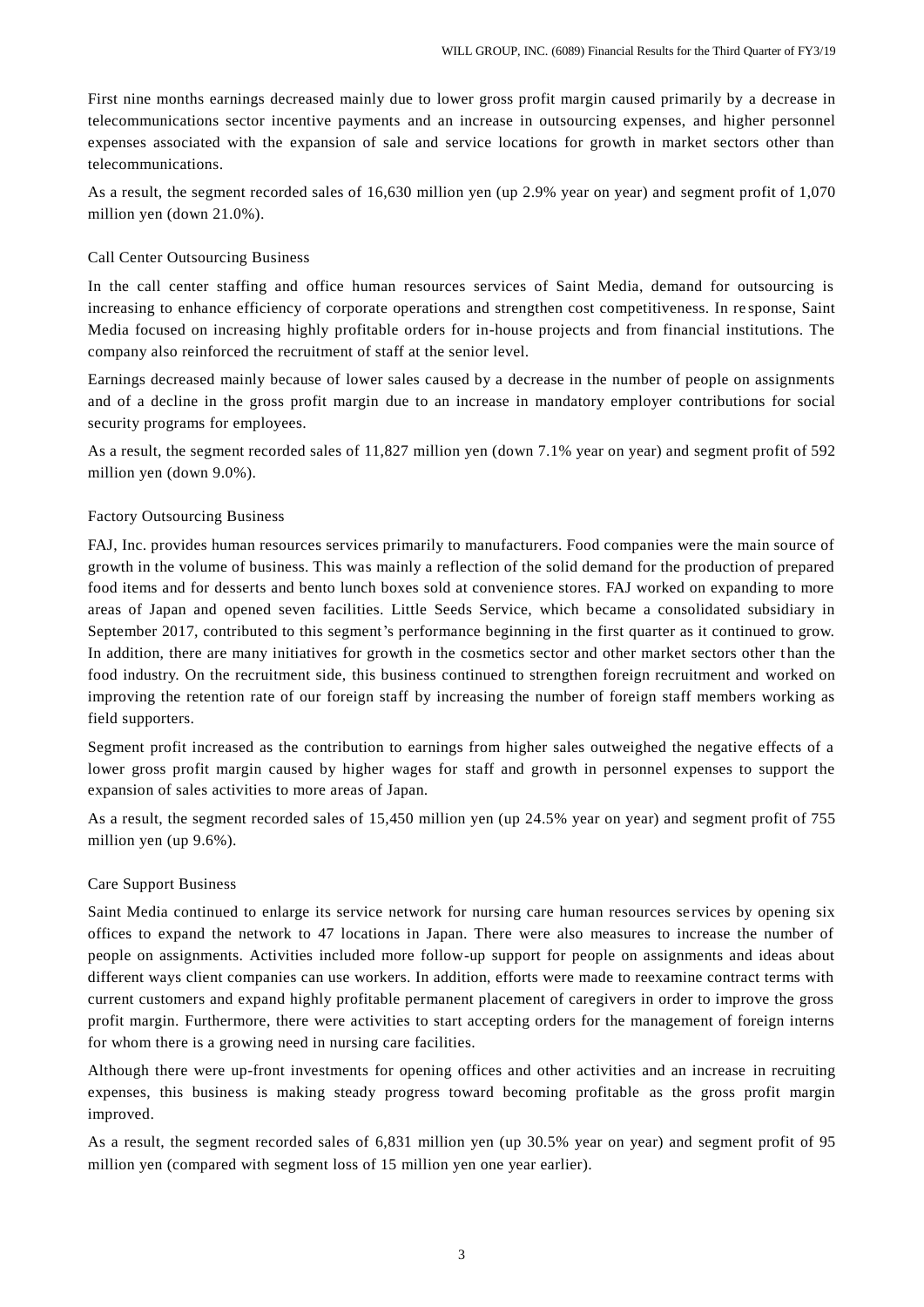#### Overseas Human Resources Business

Operations outside Japan are in the ASEAN regions and Oceania. In this segment, consolidated subsidiaries in Singapore and Australia performed well. In addition, DFP Recruitment Holdings Pty Ltd, which is engaged in human resources services for office work and call center operations in Australia and became a consolidated subsidiary in January 2018, and Quay Appointments Pty Ltd and two other group companies, which became consolidated subsidiaries in September 2018, made a contribution to consolidated sales and earnings.

Earnings increased because of the growth of this business.

As a result, the segment recorded sales of 19,066 million yen (up 136.6% year on year) and segment profit of 563 million yen (up 96.4%).

# HR Support Business for Startups

Due to growth in artificial intelligence and the IoT-related markets, demand for human resources support specifically for these fields is growing. This business hired more consultants to provide this support to start-up companies. In addition, this business launched STARTUP DB, an information platform devoted solely to constant advances taking place in growing industries.

Earnings increased because of the growth of this business.

As a result, the segment recorded sales of 759 million yen (up 48.9% year on year) and segment profit of 183 million yen (up 8.0%).

#### **Others**

In the others segment, temporary staffing for assistant foreign language teachers (ALT) and temporary and permanent placement services for nursery school personnel steadily increased. The Group also actively invested in the development of new businesses including our job introduction media (Joboty) for part-time foreign workers and our residence card management system (Visamane). During the first quarter, this business sold Tech Residence, an apartment building for IT engineers and creators. In addition, C4 inc., which became a consolidated subsidiary in June 2018, made a contribution to consolidated sales and earnings from the second quarter. This company provides temporary staffing and permanent placement services for construction management engineers.

Earnings were higher as a result of expansion of our ALT temporary staffing and nursery school personnel temporary staffing and permanent placement, and withdrawal from lossmaking business.

As a result, the segment recorded sales of 5,724 million yen (up 201.9% year on year) and segment profit of 57 million yen (compared with segment loss of 84 million yen one year earlier).

#### **(2) Explanation of Financial Position**

Starting with the beginning of the first quarter of the current fiscal year, WILL GROUP has applied the "Partial Amendments to Accounting Standard for Tax Effect Accounting" (Accounting Standards Board of Japan (ASBJ) Statement No. 28, February 16, 2018) and other related pronouncements. Prior-year figures have been adjusted retroactively to conform with this accounting standard in order to facilitate comparisons and analysis.

#### Assets

Current assets at the end of the third quarter were 24,977 million yen, up 2,631 million yen from the end of the previous fiscal year. This was mainly due to increases of 1,643 million yen in notes and accounts receivable-trade and 648 million yen in cash and deposits.

Non-current assets were 8,070 million yen at the end of the third quarter, up 2,919 million yen from the end of the previous fiscal year. This was mainly due to an increase of 2,652 million yen in intangible assets because of an increase in goodwill resulting from acquisition of shares of C4 inc., Quay Appointments Pty Ltd. and two other companies, and increases of 218 million yen in property, plant and equipment and 48 million yen in investments and other assets.

As a result, total assets increased 5,551 million yen from the end of the previous fiscal year to 33,048 million yen.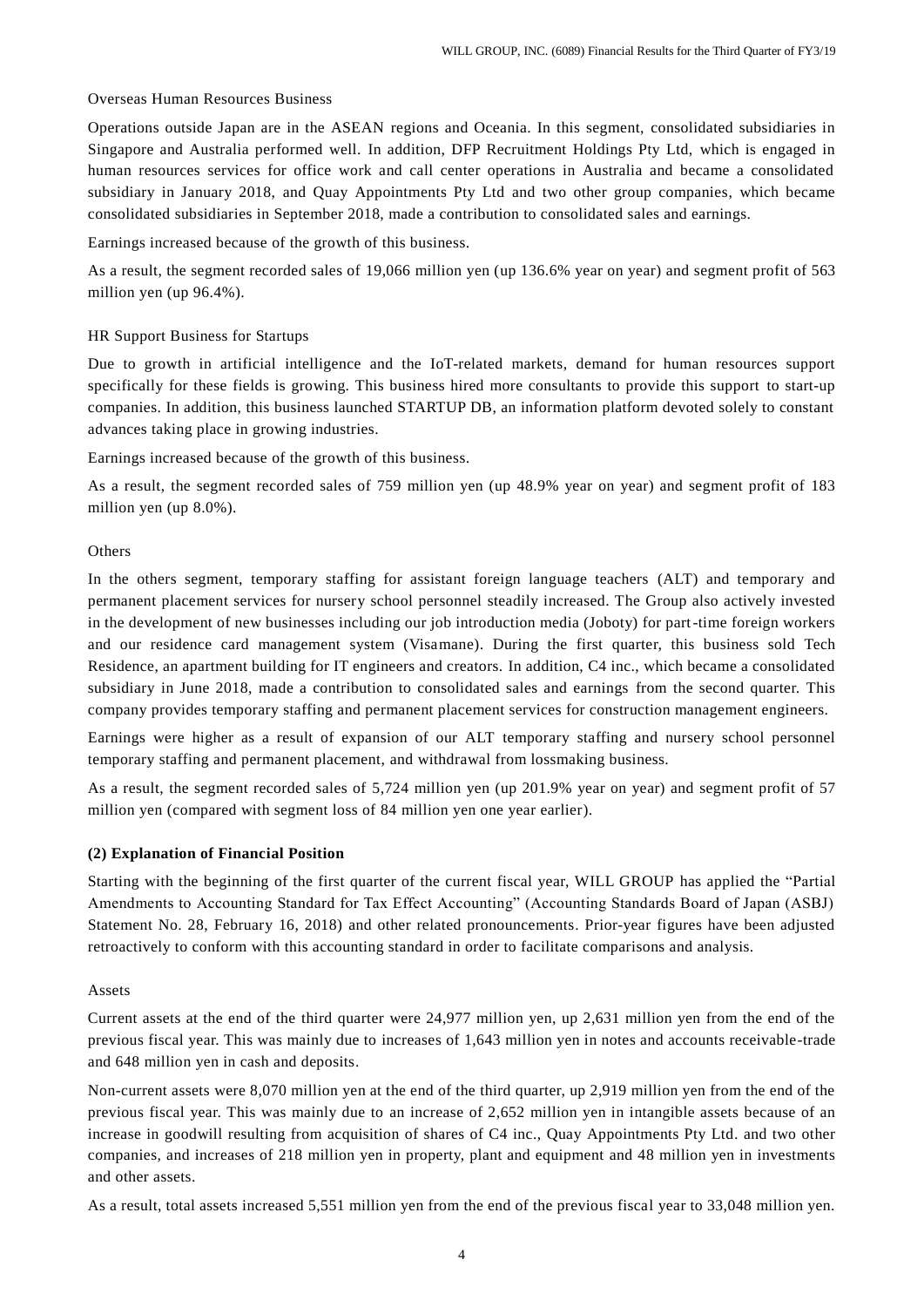### Liabilities

Current liabilities at the end of the third quarter were 18,831 million yen, up 3,297 million yen from the end of the previous fiscal year. This was mainly due to increases of 1,600 million yen in short-term loans payable, 1,248 million yen in current portion of long-term loans payable, and 255 million yen in accrued consumption taxes.

Non-current liabilities were 6,601 million yen at the end of the third quarter, up 4,156 million yen from the end of the previous fiscal year. This was mainly due to increases of 3,745 million yen in long-term loans payable and 405 million yen in deferred tax liabilities.

As a result, total liabilities increased 7,453 million yen from the end of the previous fiscal year to 25,433 million yen.

#### Net assets

Net assets at the end of the third quarter were 7,614 million yen, down 1,902 million yen from the end of the previous fiscal year. This was mainly due to decreases of 1,949 million yen in capital surplus and 473 million yen in non-controlling interests due to changes in equity associated with additional purchase of shares of consolidated subsidiaries, while there was an increase of 611 million yen in retained earnings.

Consequently, the equity ratio was 20.6% compared with 30.0% at the end of the previous fiscal year.

### **(3) Explanation of Consolidated Forecast and Other Forward-looking Statements**

There are no revisions to the consolidated earnings forecast for the fiscal year ending March 31, 2019, which was announced on May 11, 2018. Forecasts are based on information currently available to the Company. Actual performance may differ from these forecasts for a number of reasons.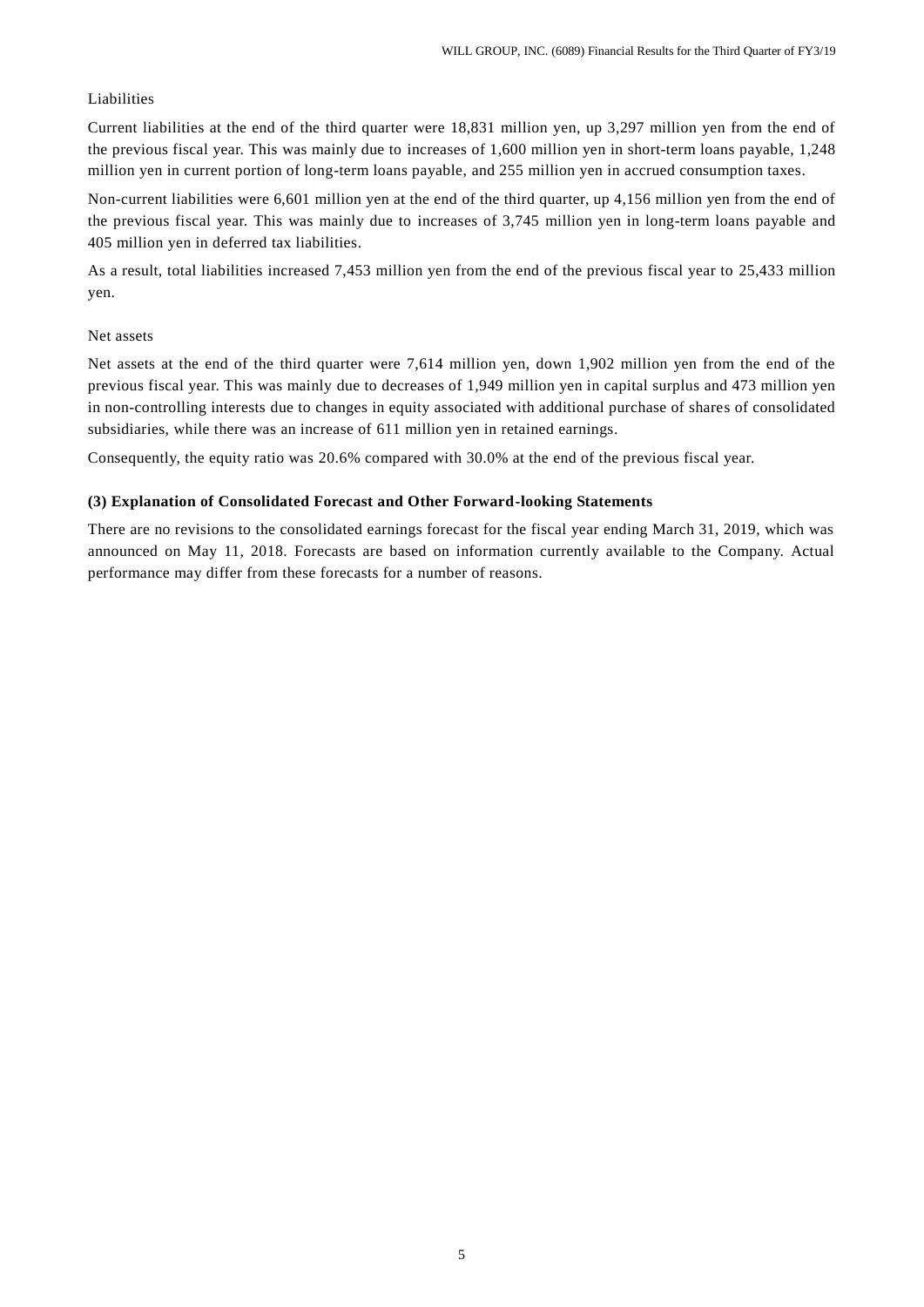# **2. Quarterly Consolidated Financial Statements and Notes**

# **(1) Quarterly Consolidated Balance Sheet**

|                                                    |                       | (Millions of yen)       |
|----------------------------------------------------|-----------------------|-------------------------|
|                                                    | FY3/18                | Third quarter of FY3/19 |
|                                                    | (As of Mar. 31, 2018) | (As of Dec. 31, 2018)   |
| Assets                                             |                       |                         |
| Current assets                                     |                       |                         |
| Cash and deposits                                  | 9,236                 | 9,884                   |
| Notes and accounts receivable-trade                | 11,661                | 13,305                  |
| Real estate for sale                               | 305                   | 488                     |
| Work in process                                    | 190                   | 355                     |
| Real estate for sale in process                    | 551                   | 242                     |
| Other                                              | 410                   | 712                     |
| Allowance for doubtful accounts                    | (10)                  | (12)                    |
| Total current assets                               | 22,345                | 24,977                  |
| Non-current assets                                 |                       |                         |
| Property, plant and equipment                      | 958                   | 1,176                   |
| Intangible assets                                  |                       |                         |
| Goodwill                                           | 2,234                 | 3,497                   |
| Other                                              | 419                   | 1,810                   |
| Total intangible assets                            | 2,654                 | 5,307                   |
| Investments and other assets                       |                       |                         |
| Investment securities                              | 333                   | 465                     |
| Deferred tax assets                                | 641                   | 516                     |
| Other                                              | 566                   | 614                     |
| Allowance for doubtful accounts                    | (2)                   | (9)                     |
| Total investments and other assets                 | 1,538                 | 1,586                   |
| Total non-current assets                           | 5,151                 | 8,070                   |
| Total assets                                       | 27,496                | 33,048                  |
| Liabilities                                        |                       |                         |
| <b>Current liabilities</b>                         |                       |                         |
| Accounts payable-trade                             | 628                   | 743                     |
| Short-term loans payable                           | 3,102                 | 4,703                   |
| Current portion of long-term loans payable         | 828                   | 2,076                   |
| Accounts payable-other                             | 6,341                 | 6,151                   |
| Accrued expenses                                   | 1,130                 | 1,358                   |
| Income taxes payable                               | 451                   | 335                     |
| Accrued consumption taxes                          | 1,356                 | 1,612                   |
| Provision for bonuses                              | 564                   | 396                     |
| Provision for refund of permanent placement income | 30                    | 33                      |
| Provision for office transfer loss                 | $\theta$              | $\overline{0}$          |
| Other                                              | 1,099                 | 1,417                   |
| Total current liabilities                          | 15,534                | 18,831                  |
| Non-current liabilities                            |                       |                         |
| Long-term loans payable                            | 2,417                 | 6,163                   |
| Net defined benefit liability                      | 4                     | 4                       |
| Deferred tax liabilities                           | 7                     | 412                     |
| Other                                              | 15                    | 21                      |
| Total non-current liabilities                      | 2,445                 | 6,601                   |
| Total liabilities                                  | 17,979                | 25,433                  |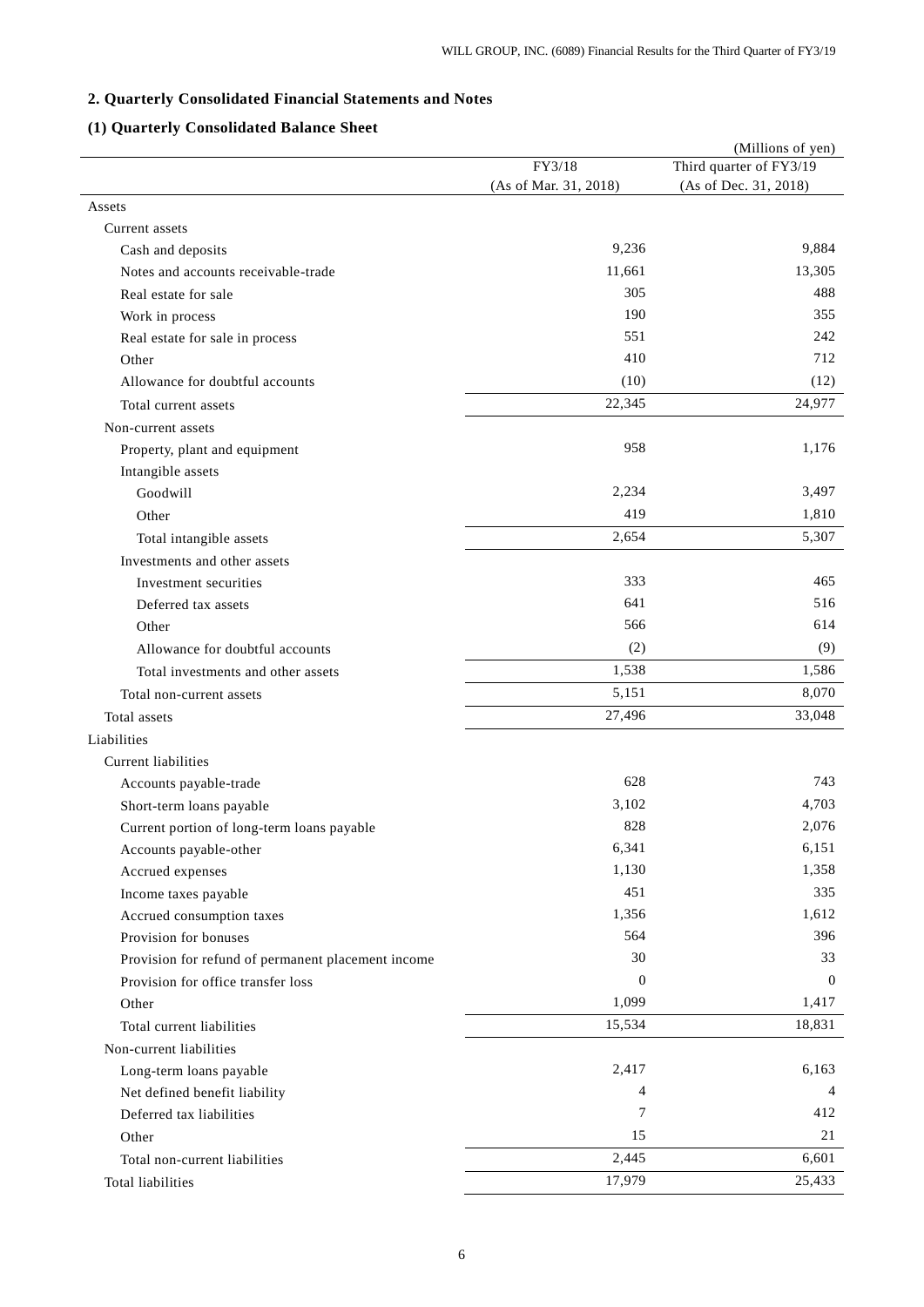|                                                       |                       | (Millions of yen)       |
|-------------------------------------------------------|-----------------------|-------------------------|
|                                                       | FY3/18                | Third quarter of FY3/19 |
|                                                       | (As of Mar. 31, 2018) | (As of Dec. 31, 2018)   |
| Net assets                                            |                       |                         |
| Shareholders' equity                                  |                       |                         |
| Capital stock                                         | 1,993                 | 2,009                   |
| Capital surplus                                       | 2,445                 | 495                     |
| Retained earnings                                     | 3,960                 | 4,571                   |
| Treasury shares                                       | (2)                   | (2)                     |
| Total shareholders' equity                            | 8,396                 | 7,073                   |
| Accumulated other comprehensive income                |                       |                         |
| Valuation difference on available-for-sale securities | $\overline{0}$        | (1)                     |
| Deferred gains or losses on hedges                    |                       | (20)                    |
| Foreign currency translation adjustment               | (135)                 | (256)                   |
| Total accumulated other comprehensive income          | (134)                 | (278)                   |
| Share acquisition rights                              | 157                   | 194                     |
| Non-controlling interests                             | 1,098                 | 624                     |
| Total net assets                                      | 9,517                 | 7,614                   |
| Total liabilities and net assets                      | 27,496                | 33,048                  |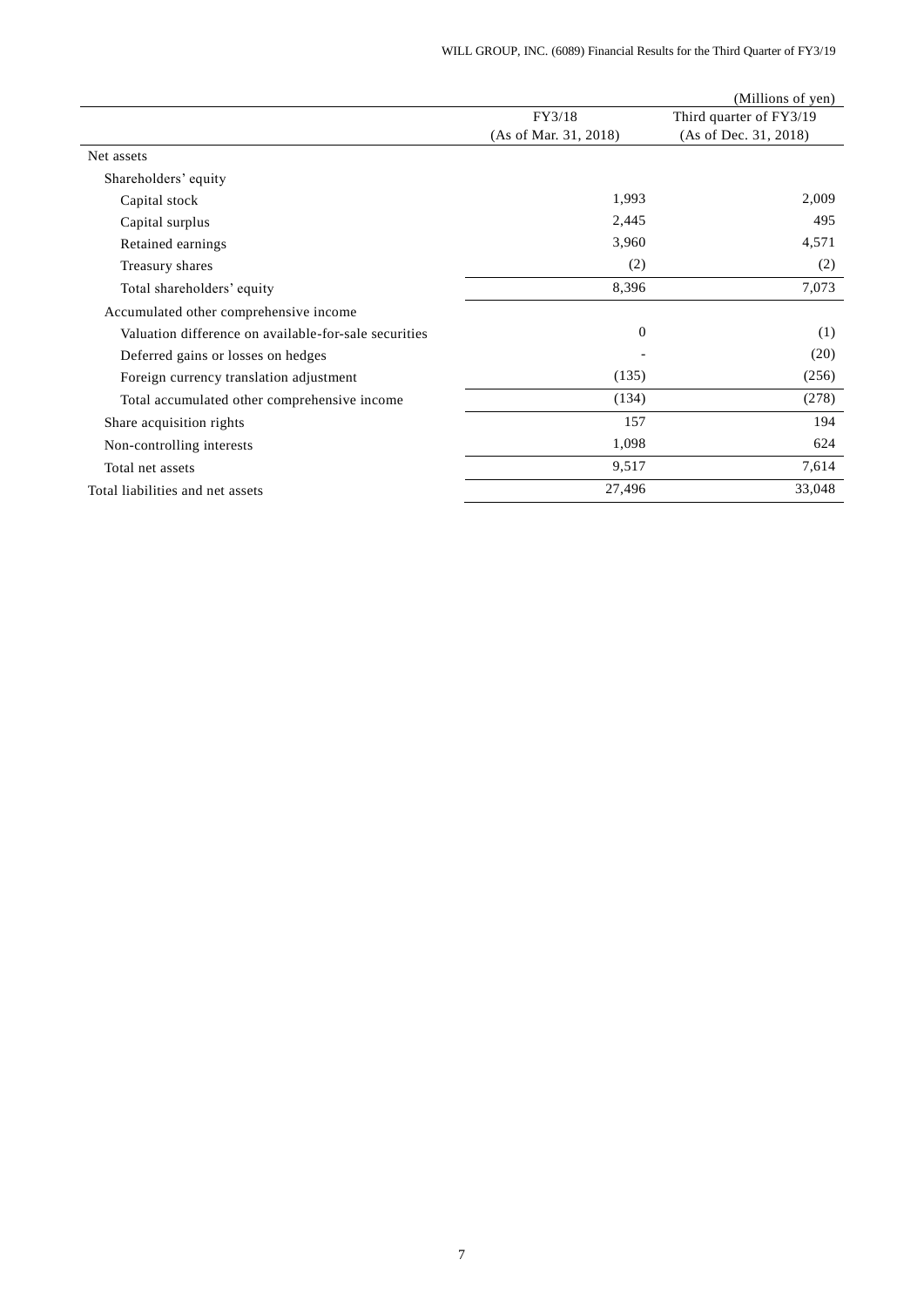# **(2) Quarterly Consolidated Statements of Income and Comprehensive Income**

# **Quarterly Consolidated Statement of Income**

**(For the Nine-month Period)**

|                                                        |                                | (Millions of yen)                |
|--------------------------------------------------------|--------------------------------|----------------------------------|
|                                                        | First nine months of FY3/18    | First nine months of FY3/19      |
|                                                        | (Apr. 1, 2017 – Dec. 31, 2017) | $(Apr. 1, 2018 - Dec. 31, 2018)$ |
| Net sales                                              | 57,009                         | 76,290                           |
| Cost of sales                                          | 45,381                         | 61,096                           |
| Gross profit                                           | 11,628                         | 15,193                           |
| Selling, general and administrative expenses           | 9,548                          | 13,239                           |
| Operating profit                                       | 2,079                          | 1,954                            |
| Non-operating income                                   |                                |                                  |
| Interest income                                        | 1                              | 2                                |
| Gain on investments in partnership                     |                                | 27                               |
| Subsidy income                                         | 35                             | 29                               |
| Other                                                  | 2                              | 7                                |
| Total non-operating income                             | 39                             | 68                               |
| Non-operating expenses                                 |                                |                                  |
| Interest expenses                                      | 14                             | 38                               |
| Share issuance cost                                    | 13                             |                                  |
| Other                                                  | 15                             | 14                               |
| Total non-operating expenses                           | 43                             | 52                               |
| Ordinary profit                                        | 2,075                          | 1,969                            |
| Extraordinary income                                   |                                |                                  |
| Gain on sales of investment securities                 | 10                             | 5                                |
| Gain on sales of shares of subsidiaries and associates |                                | 26                               |
| Other                                                  | $\boldsymbol{0}$               |                                  |
| Total extraordinary income                             | 10                             | 31                               |
| <b>Extraordinary losses</b>                            |                                |                                  |
| Loss on retirement of non-current assets               | $\boldsymbol{0}$               | 5                                |
| Impairment loss                                        |                                | 14                               |
| Loss on valuation of investment securities             | 21                             |                                  |
| Provision of allowance for office transfer loss        | 1                              | $\mathbf{0}$                     |
| Other                                                  | 2                              | $\mathbf{0}$                     |
| Total extraordinary losses                             | 25                             | 20                               |
| Profit before income taxes                             | 2,061                          | 1,980                            |
| Income taxes-current                                   | 760                            | 706                              |
| Income taxes-deferred                                  | 42                             | 119                              |
| Total income taxes                                     | 803                            | 826                              |
| Profit                                                 | 1,257                          | 1,154                            |
| Profit attributable to non-controlling interests       | 211                            | 144                              |
| Profit attributable to owners of parent                | 1,045                          | 1,009                            |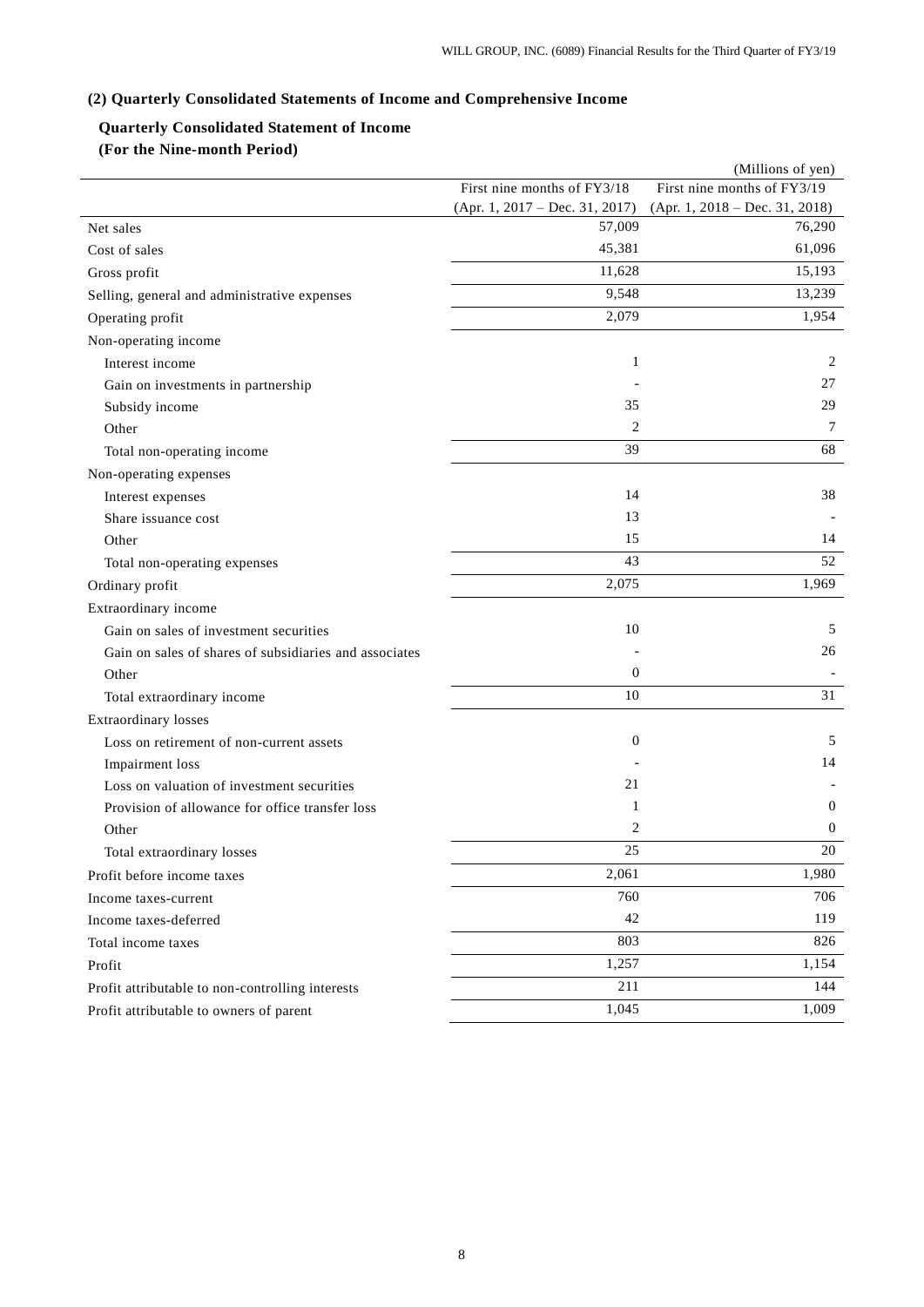|                                                                   |                                  | (Millions of yen)                |
|-------------------------------------------------------------------|----------------------------------|----------------------------------|
|                                                                   | First nine months of FY3/18      | First nine months of FY3/19      |
|                                                                   | $(Apr. 1, 2017 - Dec. 31, 2017)$ | $(Apr. 1, 2018 - Dec. 31, 2018)$ |
| Profit                                                            | 1,257                            | 1,154                            |
| Other comprehensive income                                        |                                  |                                  |
| Valuation difference on available-for-sale securities             | $\theta$                         | (2)                              |
| Deferred gains or losses on hedges                                | $\qquad \qquad$                  | (20)                             |
| Foreign currency translation adjustment                           | 121                              | (152)                            |
| Total other comprehensive income                                  | 122                              | (175)                            |
| Comprehensive income                                              | 1,379                            | 979                              |
| Comprehensive income attributable to                              |                                  |                                  |
| Comprehensive income attributable to owners of parent             | 1,144                            | 865                              |
| Comprehensive income attributable to non-controlling<br>interests | 234                              | 113                              |

# **Quarterly Consolidated Statement of Comprehensive Income (For the Nine-month Period)**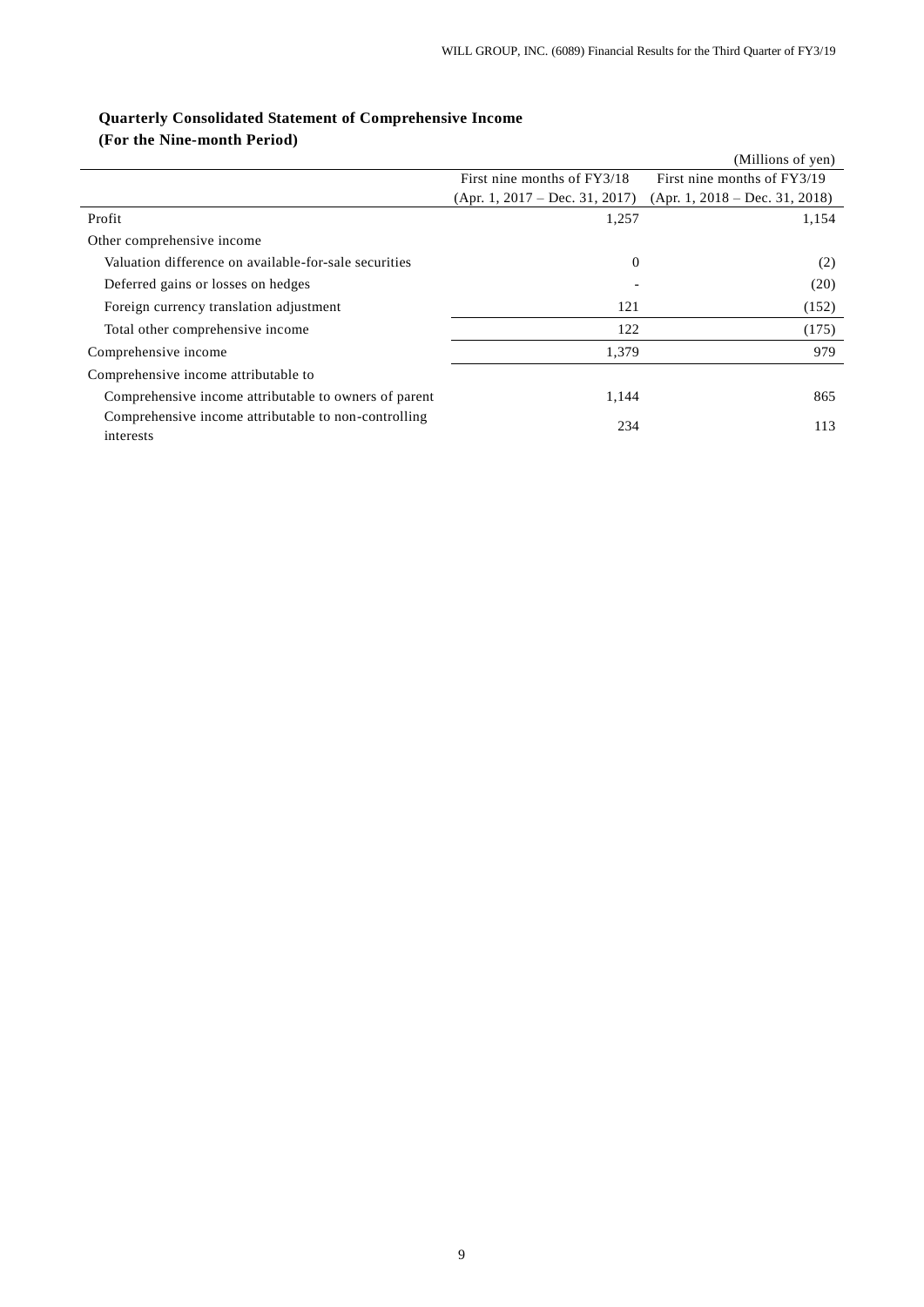# **(3) Notes to Quarterly Consolidated Financial Statements**

### **Going Concern Assumption**

Not applicable.

# **Significant Changes in Shareholders' Equity**

WILL GROUP has purchased additional shares of CreativeBank Inc., The Ethos Unit Trust, which are our consolidated subsidiaries, and seven other companies. As a result, capital surplus has decreased by 1,964 million yen during the first nine months of the current fiscal year.

# **Changes in Accounting Policies**

On April 1, 2018, WILL GROUP started applying the "Practical Solution on Transactions Granting Employees and Others Share Acquisition Rights, which Involve Considerations, with Vesting Conditions, etc." (Practical Issues Task Force (PITF) No. 36, January 12, 2018) and other accounting policies. When employees and others are granted share acquisition rights requiring a payment, WILL GROUP uses an accounting method that complies with the "Accounting Standard for Stock Options" (ASBJ Statement No. 8, December 27, 2005).

The application of PITF No. 36 is based on the transitional measures designated in Paragraph 10 (3) of PITF No. 36. For share acquisition rights requiring a payment that were granted to employees and others prior to the application of PITF No. 36, WILL GROUP is continuing to use the original accounting methods.

# **Changes in Accounting Policies that are Difficult to Distinguish from Changes in Accounting-based Estimates**

Changes in depreciation method of property, plant and equipment

WILL GROUP and some of its consolidated subsidiaries have changed the property, plant and equipment depreciation method. In prior years, these assets were depreciated using the declining-balance method. However, WILL GROUP and consolidated subsidiaries in Japan used the straight-line method for buildings and structures acquired on or after April 1, 2016. Beginning with the first quarter of the current fiscal year, the straight-line method is used for all depreciation.

Due to the increasing number of overseas subsidiaries of the Group, the decision to make this change was made for the consistency of accounting policies used by group companies and in order to more accurately show the actual utilization of property, plant and equipment so that this utilization is properly reflected in each fiscal year 's income statement.

The Group expects that property, plant and equipment at group companies will be operated in consistent manner throughout the useful lives of these assets. As a result, the recognition of expenses in equal installments during the useful lives of these assets is an appropriate reflection of how property, plant and equipment are used. In addition, the Group believes that the use of the straight-line method more appropriately reflects results of operations from the standpoint of having expenses correspond to income. For these reasons, depreciation of property, plant and equipment has been changed from the declining-balance method to the straight-line method beginning with the first quarter of the current fiscal year.

This change in the depreciation method increased operating profit, ordinary profit and profit before income taxes in the first nine months by 34 million yen each.

# **Additional Information**

Starting with the beginning of the first quarter of the current fiscal year, WILL GROUP has applied the "Partial Amendments to Accounting Standard for Tax Effect Accounting" (ASBJ Statement No. 28, February 16, 2018) and other related pronouncements. Accordingly, deferred tax assets and deferred tax liabilities have been presented in the investments and other assets section and the non-current liabilities section of the balance sheet, respectively.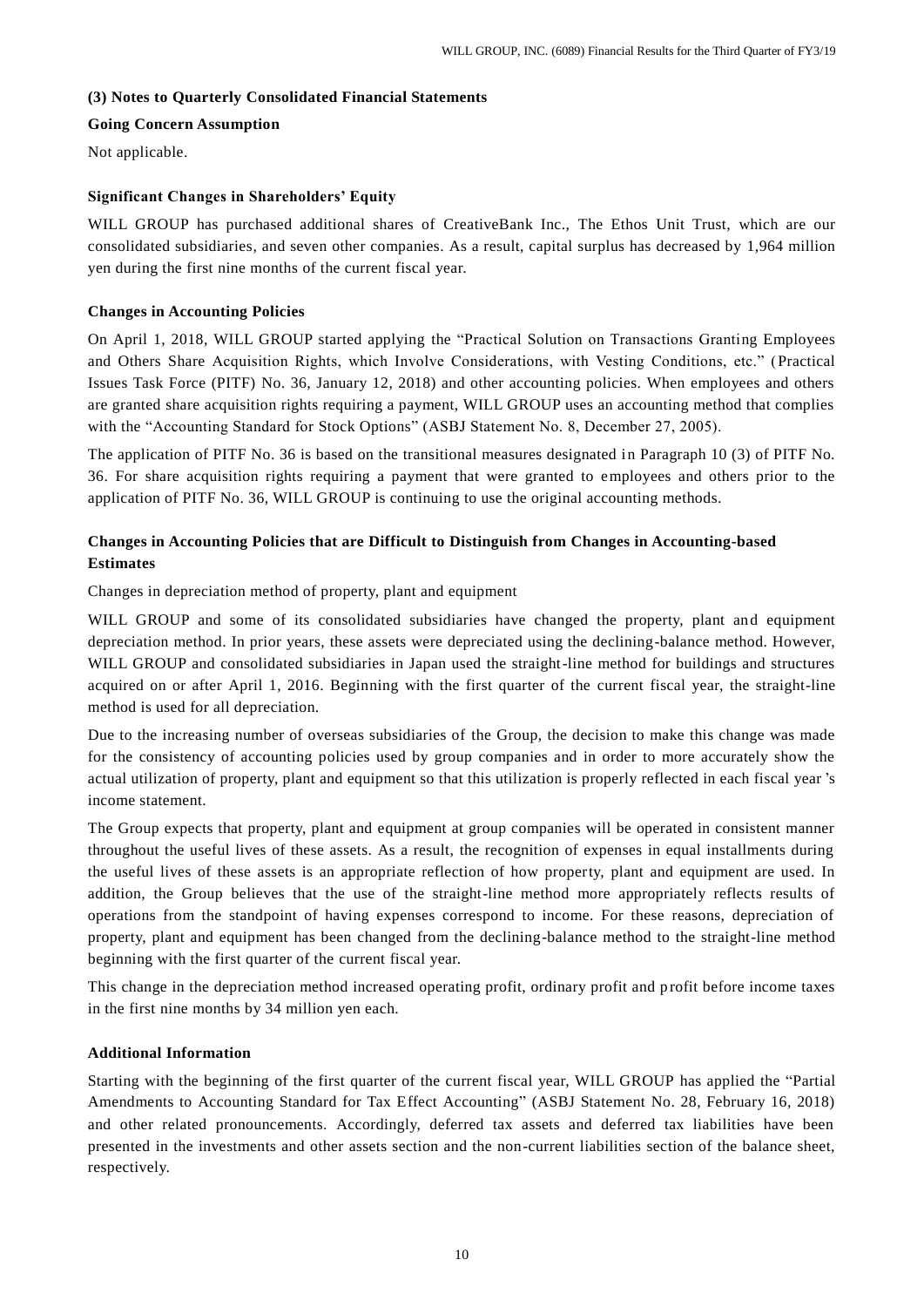# **Segment and Other Information**

# Segment information

I. First nine months of FY3/18 (Apr. 1, 2017 – Dec. 31, 2017)

1. Information related to net sales and profit or loss for each reportable segment

|                                         |                    |                                                    |              |                 | л.                             | ັ                                    |        |                    |        |                             |                                                                 |
|-----------------------------------------|--------------------|----------------------------------------------------|--------------|-----------------|--------------------------------|--------------------------------------|--------|--------------------|--------|-----------------------------|-----------------------------------------------------------------|
|                                         |                    |                                                    |              |                 |                                |                                      |        |                    |        |                             | (Millions of yen)                                               |
|                                         | Reportable segment |                                                    |              |                 |                                |                                      |        |                    |        | Amounts<br>recorded in the  |                                                                 |
|                                         | Sales              | Call Center<br>Outsourcing Outsourcing Outsourcing | Factory      | Care<br>Support | Overseas<br>Human<br>Resources | HR<br>Support for<br><b>Startups</b> | Total  | Others<br>(Note 1) | Total  | Adjust-<br>ment<br>(Note 2) | quarterly<br>consolidated<br>statement of<br>income<br>(Note 3) |
| Net sales                               |                    |                                                    |              |                 |                                |                                      |        |                    |        |                             |                                                                 |
| External sales                          | 16,164             | 12.733                                             | 12,411       | 5,237           | 8,057                          | 509                                  | 55,113 | 1,896              | 57,009 | ٠                           | 57,009                                                          |
| Inter-segment<br>sales and<br>transfers |                    | ٠                                                  | $\mathbf{0}$ | ٠               |                                | ۰                                    |        | 3                  | 4      | (4)                         |                                                                 |
| Total                                   | 16,165             | 12,733                                             | 12,412       | 5,237           | 8,057                          | 509                                  | 55,115 | 1,899              | 57.014 | (4)                         | 57,009                                                          |
| Segment profit<br>$(\text{loss})$       | 1,353              | 650                                                | 689          | (15)            | 286                            | 169                                  | 3,134  | (84)               | 3      | (970)                       | 2,079                                                           |

Notes: 1. Others is a business segment not included in any of the reportable segments and mainly includes ATL temporary staffing.

2. The negative adjustment of 970 million yen to segment profit includes elimination of minus 55 million yen for inter-segment transactions and corporate expenses of minus 914 million yen that are not allocated to any of the reportable segments. Corporate expenses mainly consist of general and administrative expenses that are not attributable to any of the reportable segments.

3. Segment profit is adjusted to be consistent with operating profit recorded in the quarterly consolidated statement of income.

#### II. First nine months of FY3/19 (Apr. 1, 2018 – Dec. 31, 2018)

1. Information related to net sales and profit or loss for each reportable segment

|                                         |                    |             |                                                |                          |                                |                                      |        |                    |        |                             | (Millions of yen)                                               |
|-----------------------------------------|--------------------|-------------|------------------------------------------------|--------------------------|--------------------------------|--------------------------------------|--------|--------------------|--------|-----------------------------|-----------------------------------------------------------------|
|                                         | Reportable segment |             |                                                |                          |                                |                                      |        |                    |        | Amounts<br>recorded in the  |                                                                 |
|                                         | Sales              | Call Center | Factory<br>Outsourcing Outsourcing Outsourcing | Care<br>Support          | Overseas<br>Human<br>Resources | <b>HR</b><br>Support for<br>Startups | Total  | Others<br>(Note 1) | Total  | Adjust-<br>ment<br>(Note 2) | quarterly<br>consolidated<br>statement of<br>income<br>(Note 3) |
| Net sales                               |                    |             |                                                |                          |                                |                                      |        |                    |        |                             |                                                                 |
| External sales                          | 16,630             | 11.827      | 15.450                                         | 6,831                    | 19.066                         | 759                                  | 70,566 | 5.724              | 76.290 | ٠                           | 76,290                                                          |
| Inter-segment<br>sales and<br>transfers |                    | ۰           | $\mathbf{0}$                                   | $\overline{\phantom{a}}$ | ۰                              |                                      |        | 9                  | 10     | (10)                        |                                                                 |
| Total                                   | 16,631             | 11,827      | 15,450                                         | 6,831                    | 19,066                         | 759                                  | 70,567 | 5,733              | 76,301 | (10)                        | 76,290                                                          |
| Segment profit<br>$(\text{loss})$       | 1,070              | 592         | 755                                            | 95                       | 563                            | 183                                  | 3,260  | 57                 | 3,317  | (1,362)                     | 1,954                                                           |

Notes: 1. Others is a business segment not included in any of the reportable segments and mainly includes ATL temporary staffing and construction management engineer temporary staffing and permanent placement.

2. The negative adjustment of 1,362 million yen to segment profit includes elimination of 4 million yen for inter-segment transactions and corporate expenses of minus 1,367 million yen that are not allocated to any of the reportable segments. Corporate expenses mainly consist of general and administrative expenses that are not attributable to any of the reportable segments.

3. Segment profit is adjusted to be consistent with operating profit recorded in the quarterly consolidated statement of income.

4. As stated in "Changes in Accounting Policies that are Difficult to Distinguish from Changes in Accounting-based Estimates" under the Notes section, WILL GROUP and some of its consolidated subsidiaries have changed the property, plant and equipment depreciation method. In prior years, these assets were depreciated using the declining-balance method. However, WILL GROUP and consolidated subsidiaries in Japan used the straight-line method for buildings and structures acquired on or after April 1, 2016. Beginning with the first quarter of the current fiscal year, the straight-line method has been used for all depreciation. The effect of this change was to increase segment profits for the Sales Outsourcing Business, the Call Center Outsourcing Business, the Factory Outsourcing Business, the Care Support Business, the Overseas Human Resources Business, and Others by 2 million yen, 1 million yen, 3 million yen, 3 million yen, 2 million yen, and 2 million yen, respectively, in the first nine months of the current fiscal year, compared with the previous method.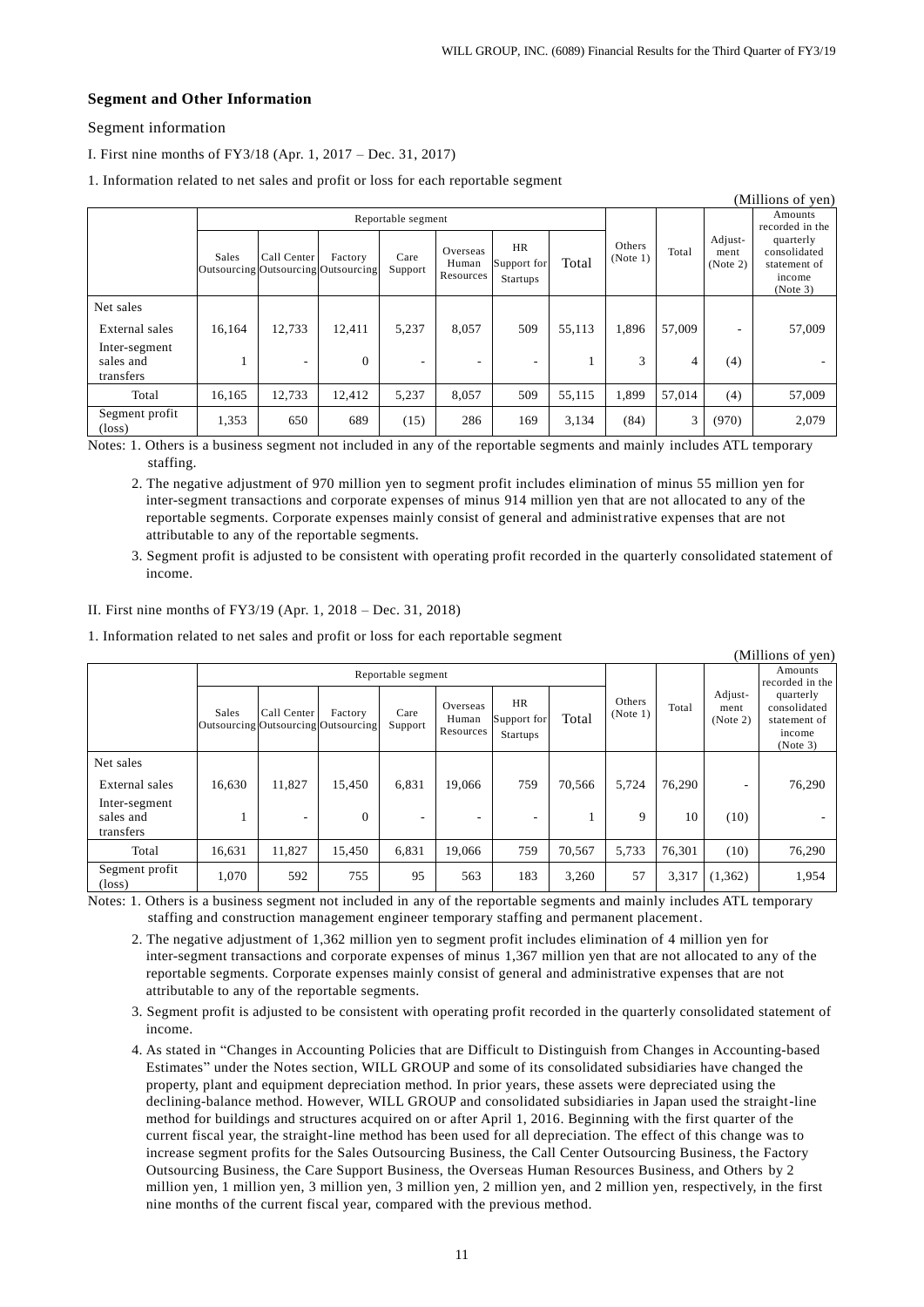2. Information related to revision to reportable segments

Categories used internally for managing performance were reexamined due to the increasing materiality of overseas operations. As a result, starting in the fiscal year that ended on March 31, 2018, the overseas human resources service business that was previously included in Others is a separate reportable segment called the "Overseas Human Resources Business."

In previous fiscal years, the HR Support Business for Startups, which includes the permanent placement of people in the Internet and IoT fields, was included in Others. Due to its increasing importance, the HR Support Business for Startups is a separate reportable segment beginning with the first quarter of the fiscal year ending on March 31, 2019 . In addition, due to an organizational change, the Office Temporary Staffing and Permanent Placement Business, which was included in Others, has been combined with the Call Center Outsourcing Business beginning with the first quarter of the fiscal year ending on March 31, 2019.

Prior-year segment information has been revised to reflect the new segment classification to permit comparisons.

# **Business Combinations**

Finalization of provisional accounting treatment for business combinations

A provisional accounting treatment was used in the first quarter of the current fiscal year for the June 30, 2018 acquisition of C4 inc. The allocation of the acquisition cost was completed in the third quarter. Adjustments to goodwill due to the completion of this allocation are as follows.

| Account                      | Amount                |
|------------------------------|-----------------------|
| Goodwill (before adjustment) | 2,416 million yen     |
| Intangible assets $-$ Other  | $(1,275)$ million yen |
| Deferred tax liabilities     | 431 million yen       |
| Total adjustments            | $(843)$ million yen   |
| Goodwill (after adjustment)  | 1,573 million yen     |

# **Subsequent Events**

At the Board of Directors meeting held on January 21, 2019, WILL GROUP and its consolidated subsidiary WILL GROUP Asia Pacific Pte. Ltd. resolved to purchase shares of The Chapman Consulting Group Pte. Ltd. and make this company a subsidiary. This company's shares were purchased on January 29, 2019.

1. Summary of business combination

(1) Summary of subsidiary which purchases the shares

| Acquiring company:   | WILL GROUP Asia Pacific Pte. Ltd.                                                |
|----------------------|----------------------------------------------------------------------------------|
| Business activities: | Supervision of overseas businesses, investments in overseas operating companies, |
|                      | etc.                                                                             |
|                      | (2) Acquired company and its business activities                                 |

Acquired company: The Chapman Consulting Group Pte. Ltd. Business activities: Permanent placement

(3) Reasons for acquisition

The acquisition of The Chapman Consulting Group Pte. Ltd. will make it possible to strengthen and expand the Group's global network in the human resources service domain.